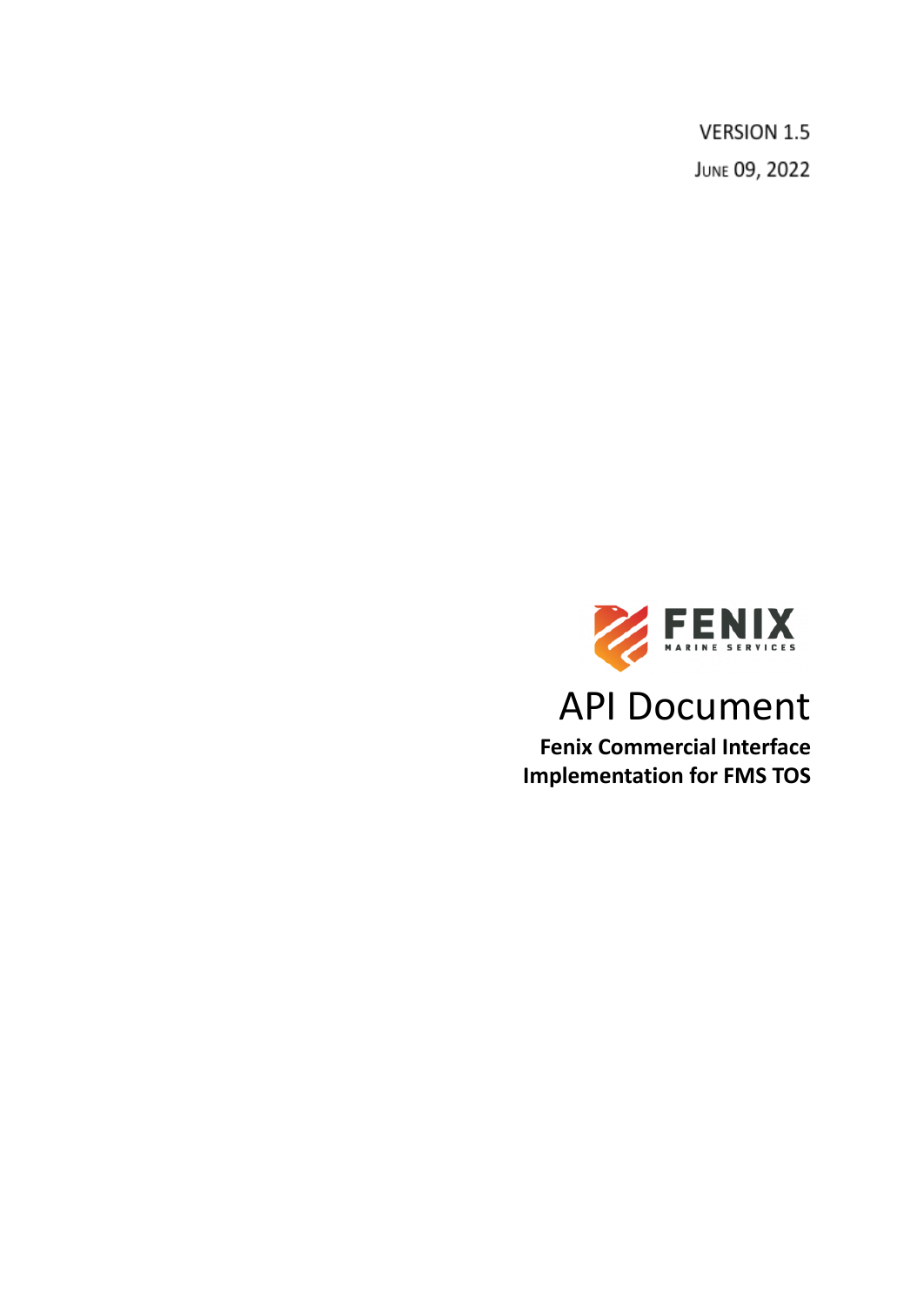# Table of Contents

| Introduction                                                  | 3  |
|---------------------------------------------------------------|----|
| <b>Fenix Web Service API</b>                                  | 3  |
| Pre-record Truck details - Web Service for Appointment update | 3  |
| Message Structure                                             | 3  |
| Properties                                                    | 4  |
| <b>Dual Appointments Pre-Advice Requests:</b>                 | 4  |
| PRIORITY Workflow                                             | 8  |
| Dispute Workflow                                              | 9  |
| <b>FMS Container Availability Specification</b>               | 10 |
| <b>Availability API</b>                                       | 10 |
| Request to Fenix UAT                                          | 10 |
| Sample Requests and Responses                                 | 15 |
| <b>FMS Booking Inquiry Specification</b>                      | 18 |
| <b>Booking Inquiry API</b>                                    | 18 |
| Request to Fenix UAT                                          | 18 |
| Sample Requests and Responses                                 | 19 |

# **Version History:**

| S.No           | Version | Date       | Description                                                                                                                                              | Editor             |
|----------------|---------|------------|----------------------------------------------------------------------------------------------------------------------------------------------------------|--------------------|
| $\mathbf{1}$   | 1.0     | 02-15-2021 | Document Created                                                                                                                                         | <b>Burt Kandel</b> |
| $\mathcal{P}$  | 1.1     | 06-04-2021 | Added Container Availability specifications,<br>Updated the Priority description to include in<br>yard containers, Added VIP service workflow<br>diagram | <b>Burt Kandel</b> |
| 3              | 1.2     | 08-03-2021 | Minor changes to the vip service descriptions<br>for ease of understanding                                                                               | <b>Burt Kandel</b> |
| $\overline{a}$ | 1.3     | 08-04-2021 | Added sample of "Cancel" request for a VIP<br>service                                                                                                    | <b>Burt Kandel</b> |
| 5              | 1.4     | 09-30-2021 | Updated pre-advice with dual appointment<br>functionality and added SCAC code to VIP<br>requests                                                         | <b>Burt Kandel</b> |
| 6              | 1.5     |            | Updated Introduction, removed VIP section,<br>and added Booking Inquiry                                                                                  | <b>Burt Kandel</b> |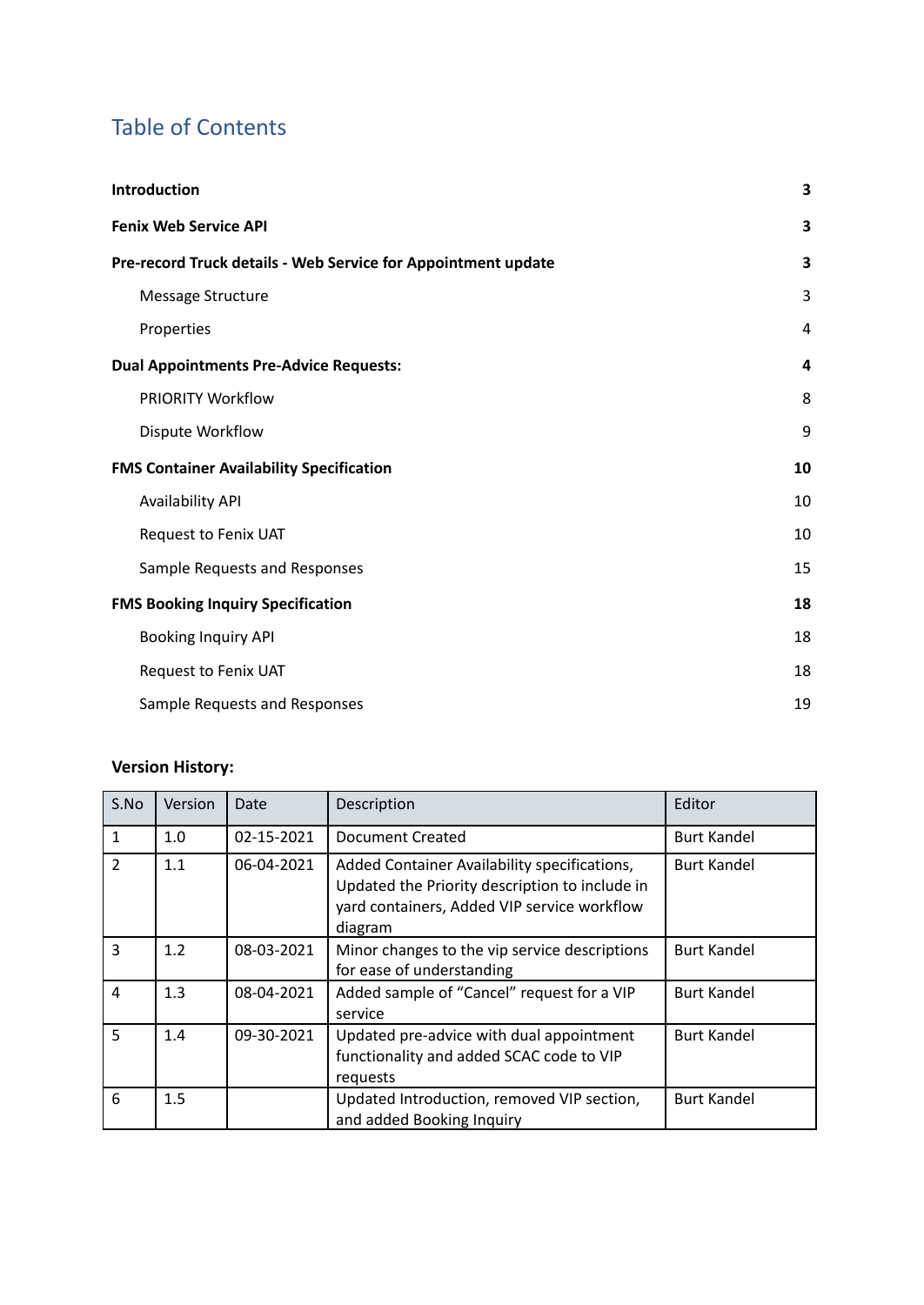# <span id="page-2-0"></span>**Introduction**

In this document, you will learn about the different Fenix services that Fenix Commercial Interface (FCI) provides to our partners, as well as providing steps on how to access and use these features.

First, we have "Trucker Pre-Advice". This service allows users to pre-lodge truck information, such as the SCAC code and truck license plate, to automatically go through the ingate. By doing this, you will save time for both the trucker and the terminal.

Second, we have "Container Availability". With this feature users can query for information about a container. The FCI will respond back with information such as a container's last move, appointment status, last free day, etc.

Finally, we have "Booking Inquiry". This feature allows users to query for information about a particular export booking. The FCI will respond to the request with information such as the ISO code, quantity on containers, etc.

# <span id="page-2-1"></span>**Fenix Web Service API**

The web service in general refers to a standardized way of integrating different applications hosted over a network. In Fenix, the web service always represents SOAP based services which complies to the WSDL standards. Third party systems can make use of the below service available for integrating with Fenix.

1. argo-service.wsdl – genericInvoke Web Service used for Gate, ICU, HPU. FMS UAT: [Link will be provided separately]

## <span id="page-2-2"></span>**Pre-record Truck details- Web Service for Appointment update**

FMS provides a custom WS request to perform updates to appointments in Fenix. Vendors can use this request to make updates to the truck's information. The request will replace the dummy data for the truck license plate number and the trucking company that is used may have been used during the initial appointment creation or if changes are needed. On successful update of the Appointment, a response message will be sent to the Agent.

### <span id="page-2-3"></span>Message Structure

The Update appointment request is identified by the root element **custom** with two attributes, class as "FMSAppointmentWSHandler" and type as "extension". The naming conventions and node elements are mentioned below.

note: When doing a dual appointment, the appointment-identity ctrNbr must always be the import container, with the dropoff-container be the export.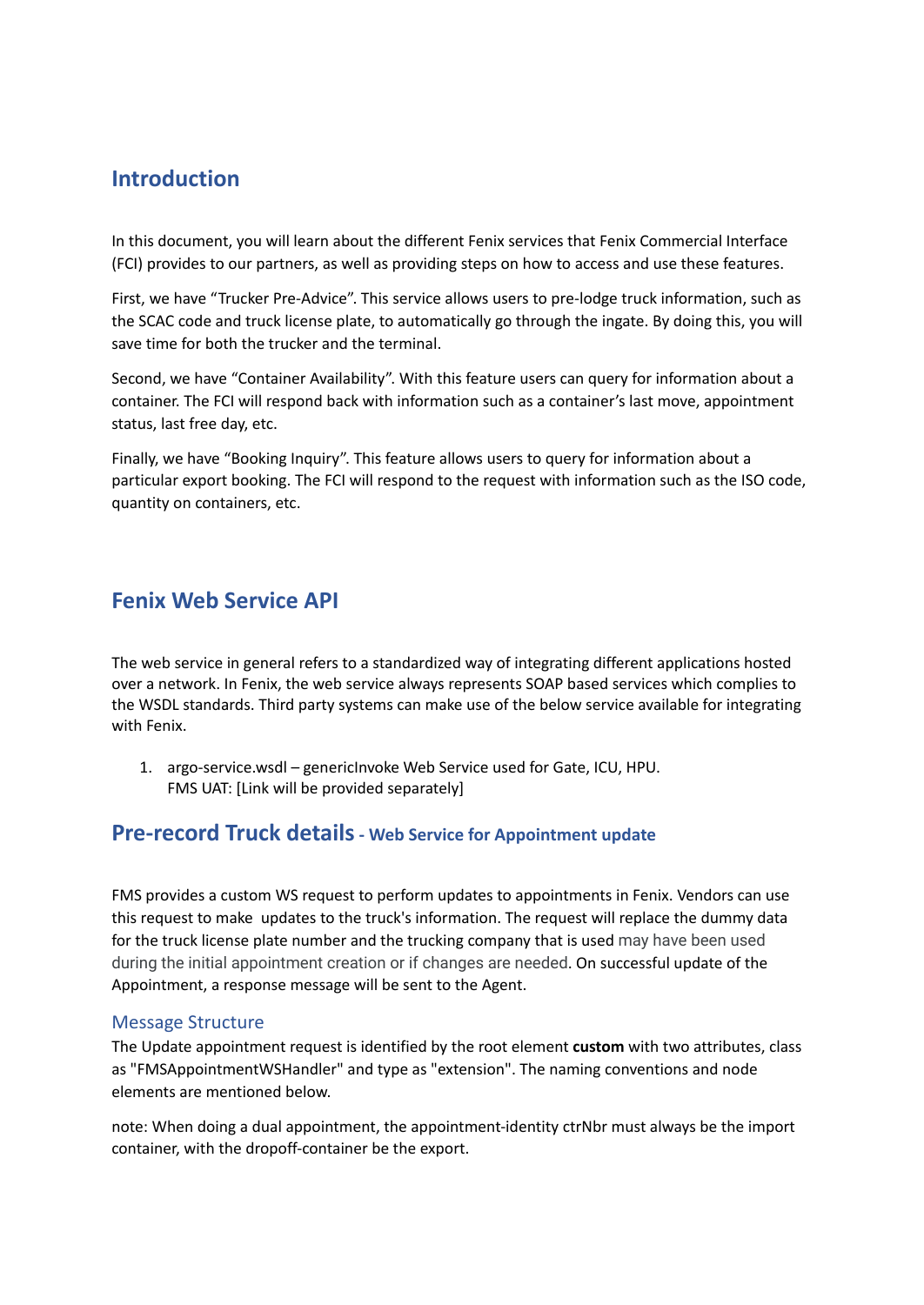| Tag                  | Data<br><b>Type</b> | Purpose                                                                                                                            | Sample Data         |
|----------------------|---------------------|------------------------------------------------------------------------------------------------------------------------------------|---------------------|
| appointment          | node                |                                                                                                                                    |                     |
| appointment-identity | node                |                                                                                                                                    |                     |
| ctrNbr               | attribute           | Container number in Fenix as an identifier.                                                                                        | TRLU4859943         |
| type                 | attribute           | Transaction type of the Appointment that<br>requires update.<br>- PICKUP (Delivery transaction)<br>- DROPOFF (Receive transaction) | <b>PICKUP</b>       |
| apptNbr              | attribute           | Appointment number in Fenix as an identifier.                                                                                      | 1072695             |
| extRefNbr            | attribute           | External reference number of the<br>appointment in Fenix as an identifier.                                                         | FTA1233314          |
| properties           | node                |                                                                                                                                    |                     |
| property             | node                |                                                                                                                                    |                     |
| tag                  | attribute           | The Property name of the appointment that<br>needs to be updated in Fenix                                                          | ApptTruckLicenseNbr |
| value                | attribute           | The Property value of the appointment that<br>needs to be updated in Fenix                                                         | ZZ158               |

### <span id="page-3-0"></span>Properties

Following are the properties that can be passed in the **property** tag of the incoming request. These are the attributes for which the updates will be performed.

| <b>External Tag</b>  | Description                   | Sample Input                                    |
|----------------------|-------------------------------|-------------------------------------------------|
| ApptTruckLicenseNbr  | License Plate of the Truck to | 9F51521                                         |
|                      | be updated in Appointment.    |                                                 |
| ApptTruckId          | (Optional) Truck Id to be     | 107509                                          |
|                      | updated in Appointment.       |                                                 |
| TruckingCompanyIdRef | A Unique id for the Trucking  | AAAD                                            |
|                      | Company to update in          |                                                 |
|                      | Appointment.                  |                                                 |
| ApptSealNbr1         |                               | 13045148                                        |
| ApptSealNbr2         |                               | P1151853                                        |
| ApptSealNbr3         |                               | 27116147                                        |
| ApptSealNbr4         |                               | 11479068                                        |
| ApptNotes            |                               | <b>Updating Appointment details from</b><br>ABC |

# <span id="page-3-1"></span>**Dual Appointments Pre-Advice Requests:**

Following are the attributes for the "dropoff-container" tag that is used for dual appointments.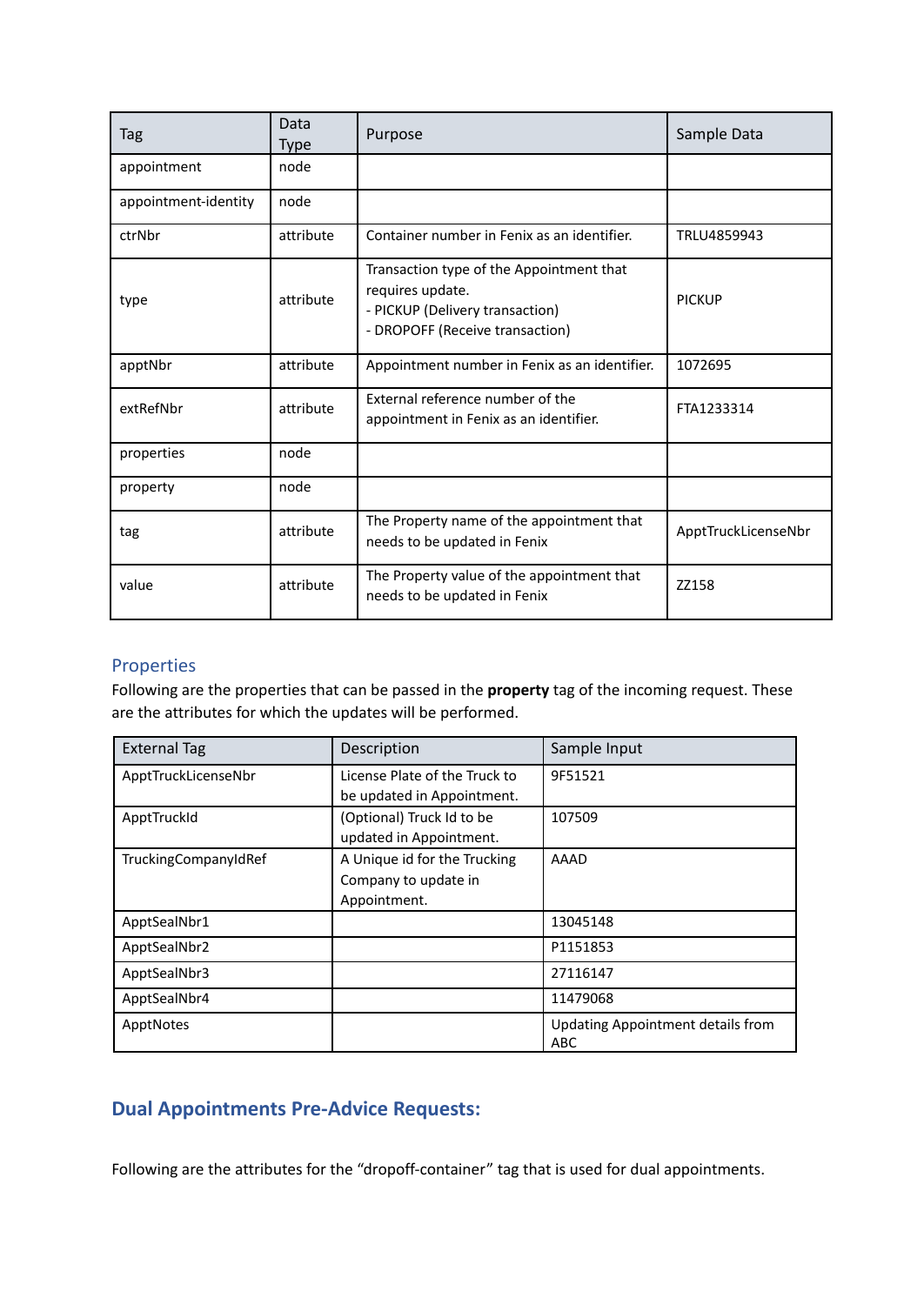| <b>External Tag</b> | Purpose                                                                                         | Sample Input |
|---------------------|-------------------------------------------------------------------------------------------------|--------------|
| type                | The dropoff type<br>DOM - Drop Off Empty<br>Appointment<br>DOE - Drop Off export<br>Appointment | <b>DOM</b>   |
| ctrid               | Dropoff container number in<br>Fenix as an identifier.                                          | APZU9897969  |

### **Sample Request of Single Import Pre-Advice:**

```
<custom class="FMSAppointmentWSHandler" type="extension">
<iau>
  <appointment>
   <appointment-identity ctrNbr="TRLU4859943" type="PICKUP" apptNbr="1072695"
extRefNbr="11588">
   </appointment-identity>
 </appointment>
  <properties>
   <property tag="ApptTruckLicenseNbr" value="XZ1158"/>
    <property tag="TruckingCompanyIdRef" value="AAAD"/>
  </properties>
</iau>
</custom>
```
### **Request Sample of Dual Appointment Pre-Advice:**

```
<custom class="FMSAppointmentWSHandler" type="extension">
<iau>
  <appointment>
   <appointment-identity ctrNbr="TRLU4859943" type="PICKUP" apptNbr="1072695"
extRefNbr="11588">
    </appointment-identity>
 </appointment>
  <properties>
   <property tag="ApptTruckLicenseNbr" value="XZ1158"/>
    <property tag="TruckingCompanyIdRef" value="AAAD"/>
    <property tag="ApptSealNbr1" value="P1151853"/>
  </properties>
  <dropoff-container type="DOM" ctrId="APZU9897969"/>
</iau>
</custom>
```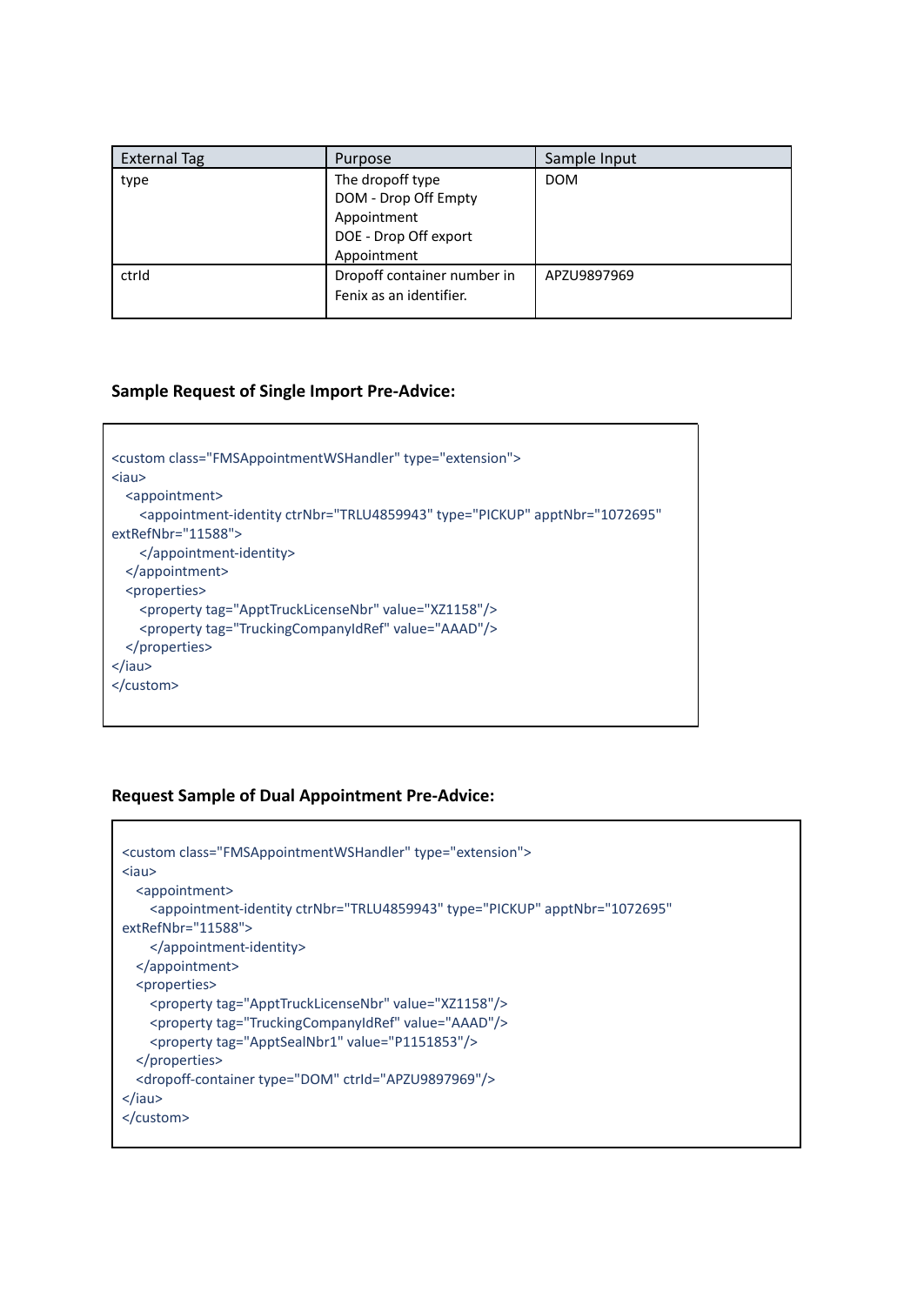### Note:

The appointment is identified in Fenix by the *apptNbr* or *extRefNbr* (apptNbr takes precedence). If the apptNbr/ extRefNbr in the request is invalid or if the request does not have the appointment identifier, the second level of search will be based on the Container number and transaction type combination.

- If Fenix receives a request with type="PICKUP", the next pending Delivery Appointment created for container <ctrNbr> will be updated.
- If Fenix receives a request with type="DROPOFF", the next pending Receival Appointment created for container <ctrNbr> will be updated.

One of the three identifiers is sufficient for Fenix to process the request. **Sample Response:**

If the request is processed successfully, the below response will be generated, with status code "1"

```
<?xml version="1.0" encoding="UTF-8"?>
<argo-response status="1" status-id="INFO">
<messages>
 <message message-id="APPT_DETAILS_UPDATED" message-severity="INFO"
message-text="Appointment details updated successfully." />
</messages>
 <argo:custom-response xmlns:argo="http://www.navis.com/argo" />
</argo-response>
```
### **Error Response:**

Г

If the request fails, a response with status code "3" and status-id "SEVERE" will be sent back.

| xml version="1.0" encoding="UTF-8"?<br><argo-response status="3" status-id="SEVERE"></argo-response>                                                                                                                                                                                                                                                                                                                                         |
|----------------------------------------------------------------------------------------------------------------------------------------------------------------------------------------------------------------------------------------------------------------------------------------------------------------------------------------------------------------------------------------------------------------------------------------------|
| <messages></messages>                                                                                                                                                                                                                                                                                                                                                                                                                        |
| <message <br="" message-id="ERROR_APPOINTMENT_FOR_ID_DOES_NOT_EXIST" message-severity="SEVERE">message-text="No appointment with id '112' exists for the facility." message-detail="No appointment with<br/>id '112' exists for the facility." /&gt;<br/><math>&lt;</math>/messages&gt;<br/><argo:custom-response xmlns:argo="http://www.navis.com/argo"></argo:custom-response><br/><math>\langle \rangle</math>argo-response&gt;</message> |

The naming conventions and node elements for the service completion message is below.

| Tag          | Data<br><b>Type</b> | Purpose | Sample Data |
|--------------|---------------------|---------|-------------|
| appointments | root node           |         | <b>NA</b>   |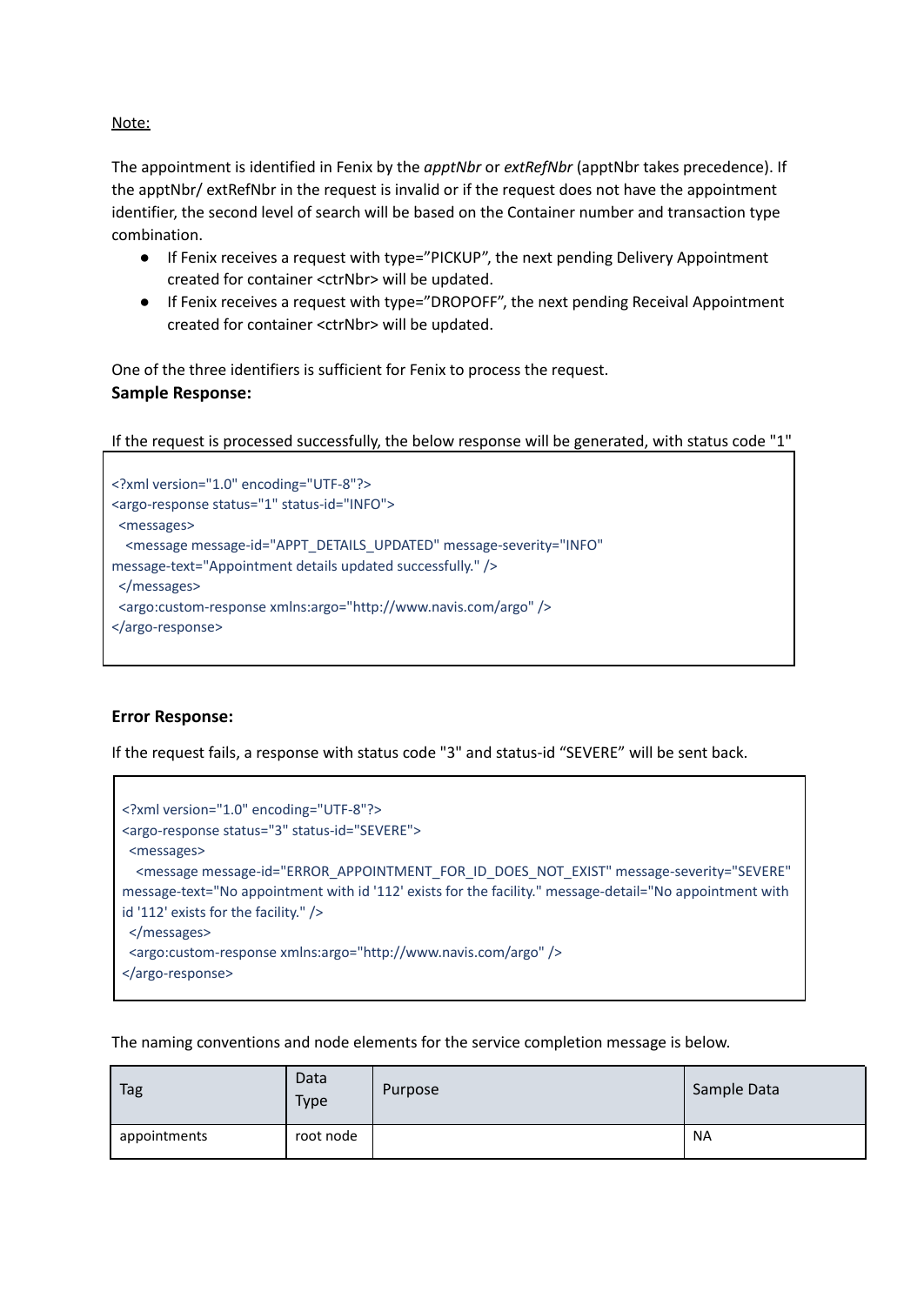|                        |           | Represents the VIP mode. Listed below are                                                              |                     |
|------------------------|-----------|--------------------------------------------------------------------------------------------------------|---------------------|
|                        |           | the applicable modes that will be sent in                                                              |                     |
|                        |           | response.                                                                                              |                     |
|                        |           | -create                                                                                                |                     |
|                        |           | -update                                                                                                |                     |
|                        |           | -cancel                                                                                                |                     |
|                        |           | -expiry                                                                                                |                     |
| mode                   | attribute | -gate-out                                                                                              | create              |
| appointment            | node      |                                                                                                        |                     |
| gate-id                | attribute | Gate Id for which the appointment was<br>created in N4                                                 | <b>MAIN</b>         |
| appointment-nbr        | attribute | The unique Id generated in N4 on creation of<br>appointment                                            | 23141               |
| external-ref-nbr       | attribute | The reference number to identify this gate<br>appointment                                              | E11588              |
| service                | attribute | Type of VIP that the client had subscribed to<br>in N4.                                                | <b>EXPRESS</b>      |
| tran-type              | attribute | The type of transaction for which the<br>appointment is made for.                                      | Pick Up Import      |
| ctr-id                 | attribute | The id of the container for which this<br>appointment is made.                                         | CMAU1290824         |
| license-nbr            | attribute | The truck license number to identify the truck<br>for this appointment.                                | ZZ1158              |
| trucking-co-id         | attribute | The trucking company defined this<br>appointment. Hone will create an<br>Appointment with a Fake SCAC. | <b>HONE123</b>      |
| pin-nbr                | attribute |                                                                                                        | 3211                |
| appointment-slot-start | attribute | Appointment slot start time.                                                                           | 2021-01-13T00:00:00 |
| appointment-slot-end   | attribute | Appointment slot end time.                                                                             | 2021-01-13T00:29:00 |

Below is the sample response message that will be sent from Fenix to the Partners. This message will be sent out from Fenix to the respective Agent on gate-out, Appointment creation, Appointment Expiry, Appointment usage and cancellation of Appointment. The mode for each trigger will differ as defined in the message structure. For instance., If the Appointment created by the VIP service has expired without usage, the response will be sent with mode="expiry".

<fci> <appointments mode="create" activity-time="2021-01-13T00:00:00">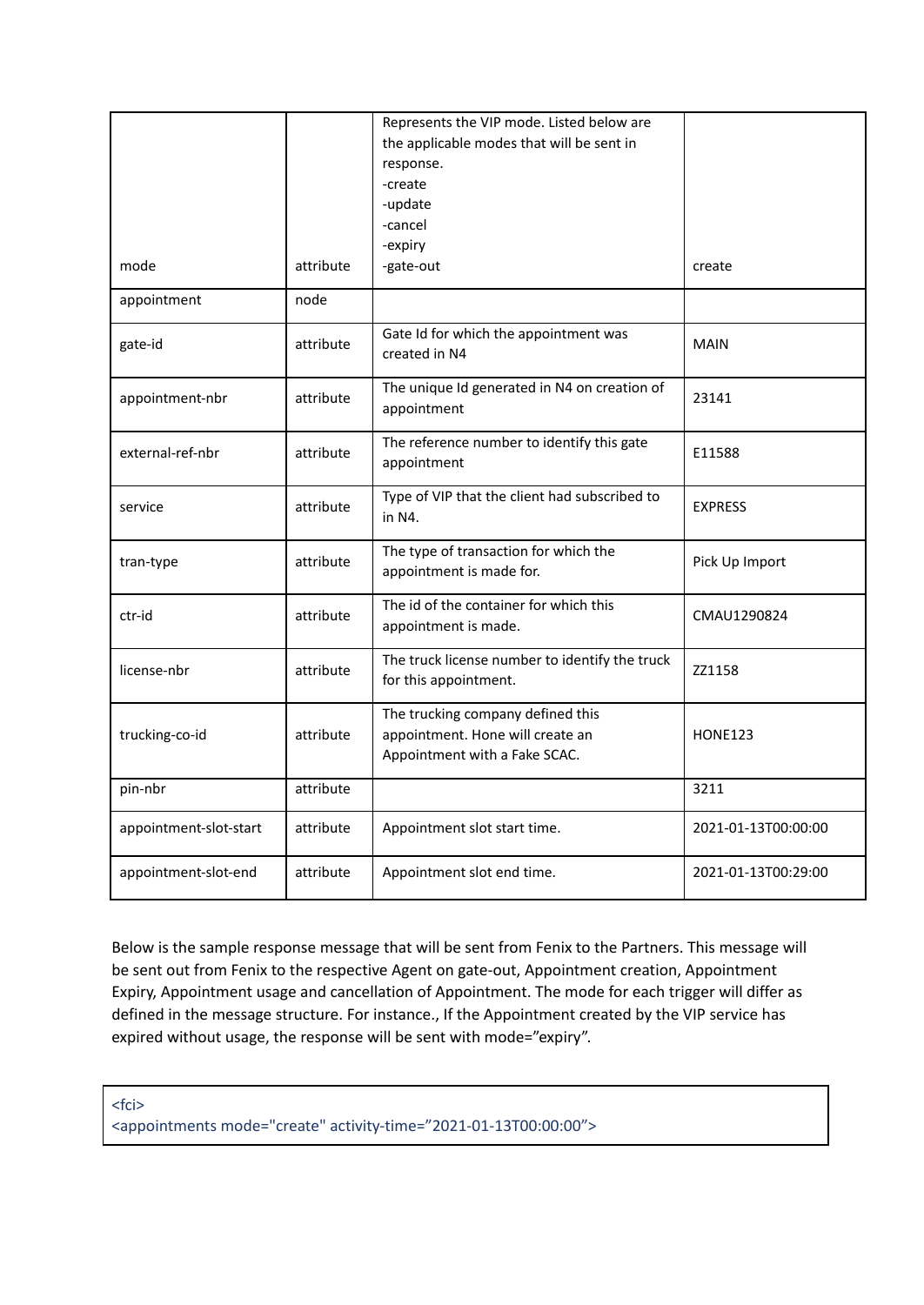<appointment gate-id="MAIN" appointment-nbr="23141" external-ref-nbr="11588" service="EXPRESS" tran-type="Pick Up Import" ctr-id="CMAU1290824" license-nbr="ZZ158" trucking-co-id="AAAD" pin-nbr="9054" appointment-slot-start="2021-01-13T00:00:00" appointment-slot-end="2021-01-13T00:29:00"> </appointment> </appointments> <unit/> </fci>

The above message will be sent on the following triggers, the mode will change for each trigger.

- create
- update
- cancel
- expiry
- <span id="page-7-0"></span>- gate-out

# FMS Container Availability Specification

### <span id="page-7-1"></span>Availability API

Container Availability is used to provide your customers with the status of their container. This api call will respond back with many parameters that are pertinent to your customer (view Response Parameters below).

### <span id="page-7-2"></span>Request to Fenix UAT

### [Link will be provided separately]

| SI <sub>No</sub> | <b>Parameter Name</b> | <b>Description</b>                                                                                                                                                                               | Value                     |
|------------------|-----------------------|--------------------------------------------------------------------------------------------------------------------------------------------------------------------------------------------------|---------------------------|
| 1.               | ExtensionName         | Name of the Code Extension.                                                                                                                                                                      | FenixCheckCtrAvailability |
| 2.               | OperatorId            | A single client who uses the system at<br>the highest level of the organizational<br>hierarchy.                                                                                                  | <b>FMS</b>                |
| 3.               | ComplexId             | Two or more facilities that function as<br>one business unit. They share<br>reference data, containers, bookings,<br>and other business information. An<br>operator can have multiple complexes. | <b>USSPQ</b>              |
| 4.               | FacilityId            | A terminal, including its yards. A<br>complex can have multiple facilities.                                                                                                                      | <b>FMS</b>                |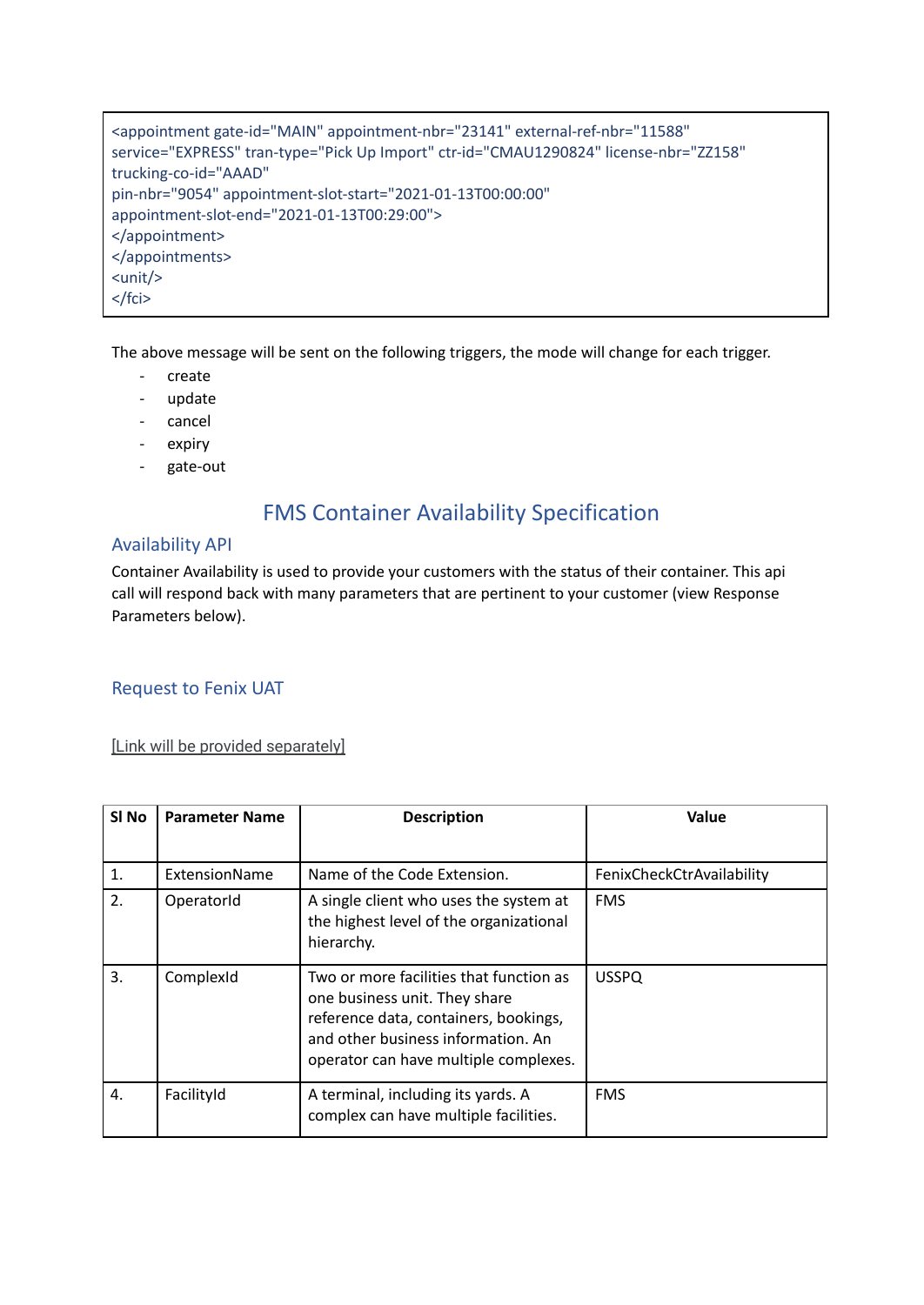| 5. | YardId        | A discrete area in a facility. A facility<br>can have multiple yards.                                                                                                                                | <b>FMS</b>                         |
|----|---------------|------------------------------------------------------------------------------------------------------------------------------------------------------------------------------------------------------|------------------------------------|
| 6. | FilterName    | N4, a set of criteria that you define to<br>limit the data that is displayed in a list<br>view. For example, in the Units view,<br>you can create a filter to display only<br>the import containers. | UNIT FINDER QUERY                  |
| 7. | <b>CTRNBR</b> | ID of the selected Container.                                                                                                                                                                        | Sample<br>-CMAU2164395,TTNU1153492 |

Note – CTRNBR is the only parameter to be updated in the Request.

### RESPONSE Parameters:

| SI <sub>No</sub> | <b>Parameter Name</b> | <b>Description</b>                                                                                                                                                                                                                  | Sample             |
|------------------|-----------------------|-------------------------------------------------------------------------------------------------------------------------------------------------------------------------------------------------------------------------------------|--------------------|
| 1.               | Last Move             | A crane/vessel productivity metric. At<br>vessel level, the latest of the last move<br>times of all the cranes that worked on<br>the vessel.                                                                                        | 21-May-03 0433     |
| 2.               | Unit Nbr              | ID of the requested unit.                                                                                                                                                                                                           | <b>TCNU1654280</b> |
| 3.               | Type ISO              | A code that was established by the<br>International Standards Organization<br>(ISO) to describe equipment. For<br>example, an ISO code of 2200 denotes a<br>20' long, 8' 6" high, general purpose<br>container without ventilation. | 45G1               |
| 4.               | Frght Kind            | The status of a unit, based on its<br>contents:<br><b>Empty:</b> Empty container<br>FCL: Full Container Load<br>LCL: Less-than Container Load<br><b>B-bulk: Break-bulk</b>                                                          | <b>FCL</b>         |
| 5.               | Category              | A legal designation or classification of a<br>unit, such as Domestic, Export, Import,<br>Storage, Through, or Transship.                                                                                                            | Import             |
| 6.               | V-State               | A broad state that N4 uses to indicate<br>when a unit is active for a particular<br>facility in a complex. Visit states can be<br>any of the following:                                                                             | Active             |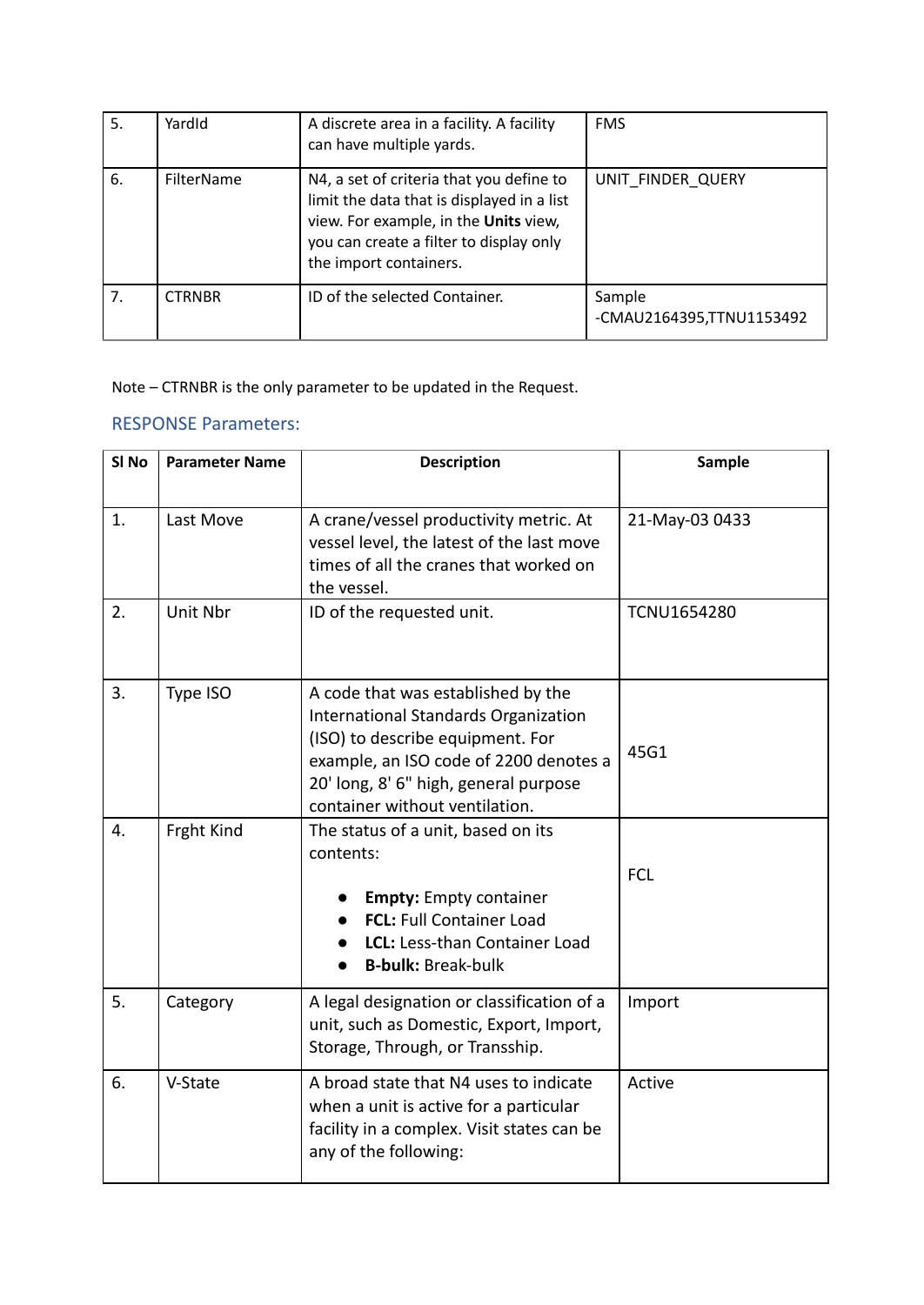|    |                | 1. Advised: A unit that is incoming but<br>not certain to arrive at the facility, such<br>as a unit created via an EDI message. A<br>unit in the <b>Advised</b> state is not visible in<br>XPS.<br>2. Active: The current live use of a unit<br>for a facility. The unit can be located on<br>an inbound carrier, in the yard at the<br>facility, or on an outbound carrier. A<br>unit in the Active state is visible in XPS.<br><b>3. Departed:</b> A unit that departed a<br>facility on an outbound carrier. The unit<br>is not located at the facility and is not<br>visible in XPS.<br>4. Retired: A special state that indicates<br>that the unit visit life cycle ended at the<br>facility. |      |
|----|----------------|----------------------------------------------------------------------------------------------------------------------------------------------------------------------------------------------------------------------------------------------------------------------------------------------------------------------------------------------------------------------------------------------------------------------------------------------------------------------------------------------------------------------------------------------------------------------------------------------------------------------------------------------------------------------------------------------------|------|
| 7. | <b>T-State</b> | A state for a unit that N4 uses to<br>describe the status in the terminal.<br>Transit states can be any of the<br>following:<br>1. Advised: Is incoming but not certain<br>to arrive.<br>2. Inbound: Is incoming and located on<br>an inbound carrier.<br>3. EC/In (or EC-In): Is incoming and at<br>the facility. For example, a unit that is in<br>a queue and waiting for the equipment<br>control in XPS to place it in the yard.<br>4. Yard: Is in a specific position in a yard<br>in a facility.<br>5. EC/Out (or EC-Out): Is in a queue at a<br>facility and waiting for the equipment<br>control in XPS to deliver it.<br>6. Loaded: Is loaded on an outbound<br>carrier.                 | Yard |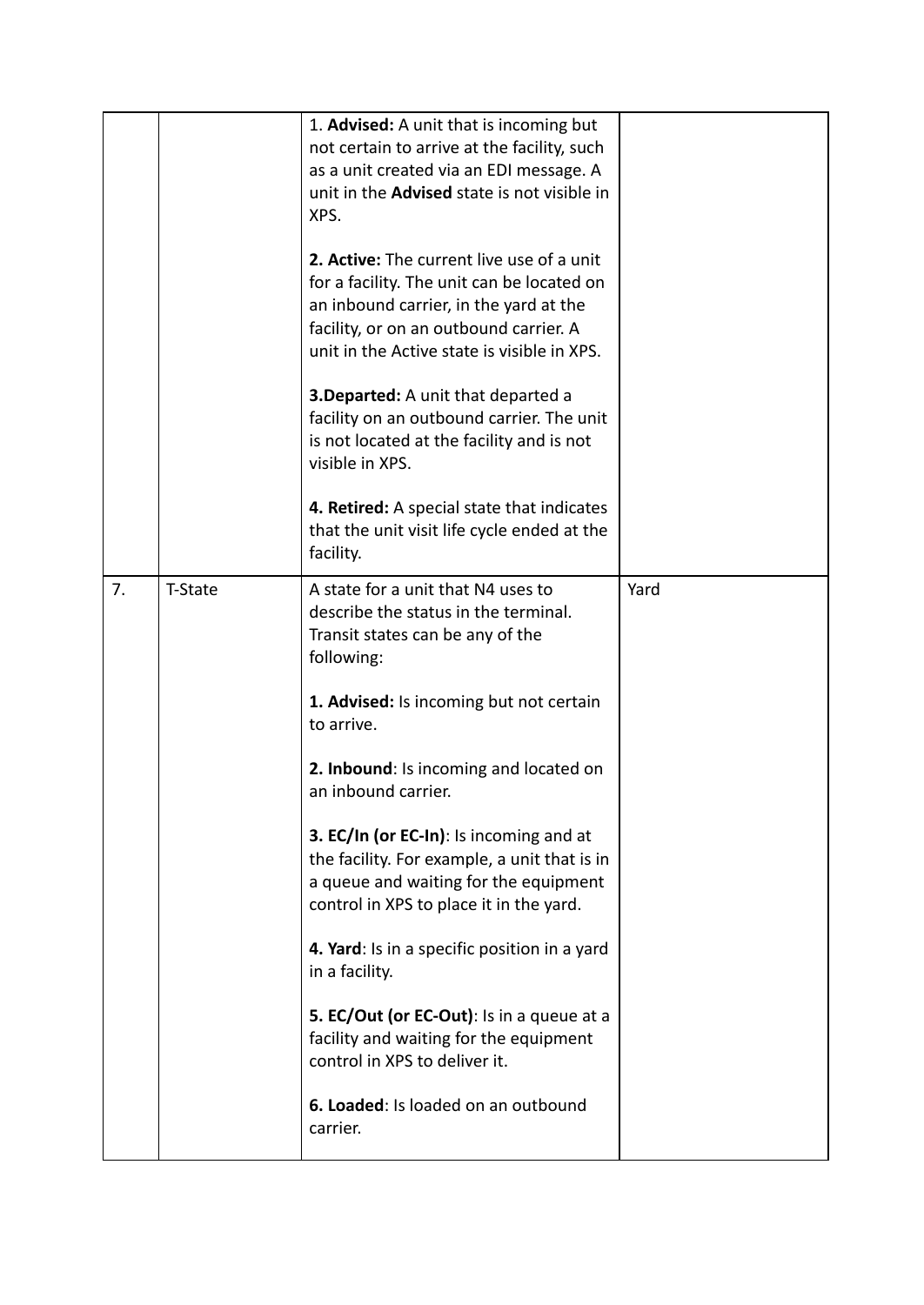|     |                                     | 7. Departed: Departed on an outbound<br>carrier.<br>8. Retired: Is in a special state to<br>indicate that the unit visit life cycle<br>ended at the facility.                                                                                                                                                                                                                                                                                                                                                                                                                                                                                                                                                                                                                                                                     |            |
|-----|-------------------------------------|-----------------------------------------------------------------------------------------------------------------------------------------------------------------------------------------------------------------------------------------------------------------------------------------------------------------------------------------------------------------------------------------------------------------------------------------------------------------------------------------------------------------------------------------------------------------------------------------------------------------------------------------------------------------------------------------------------------------------------------------------------------------------------------------------------------------------------------|------------|
| 8.  | Position                            | The place of a unit in a facility. Position<br>has the following components:<br>If the Unit is in Yard and in a<br>$\Omega$<br>Wheeled Location - Wheeled<br>If the Unit is in Yard and in a<br>$\Omega$<br>Grounded Location - Grounded<br>If the Container is not in Yard, below<br>format will be applicable.<br>Location Type: The location of the unit<br>or equipment, which can have only one<br>of the following values:<br><b>T:</b> Truck if the unit or equipment<br>O<br>is on a truck<br>o R: Rail if the unit is on a train<br>o V: Vessel if the unit is on a<br>vessel<br>Location ID: Additional details for the<br>location, or one of the following:<br>Carrier visit ID if the unit is on a<br>0<br>truck, vessel, or train.<br>Yard block if the unit is in the<br>O<br>yard.<br>Location slot if applicable | Grounded   |
| 9.  | Line Op                             | A business that operates ships that it<br>may or may not own. In relation to<br>equipment, it is the shipping line<br>responsible for the equipment.                                                                                                                                                                                                                                                                                                                                                                                                                                                                                                                                                                                                                                                                              | <b>CMA</b> |
| 10. | I/B Declared<br><b>Carrier Mode</b> | The carrier mode of transport, such as<br>truck, vessel, or train, for the declared<br>inbound carrier visit. Used when the<br>declared inbound carrier mode the<br>carrier visit is unknown, but the mode<br>of arrival is known.                                                                                                                                                                                                                                                                                                                                                                                                                                                                                                                                                                                                | Vessel     |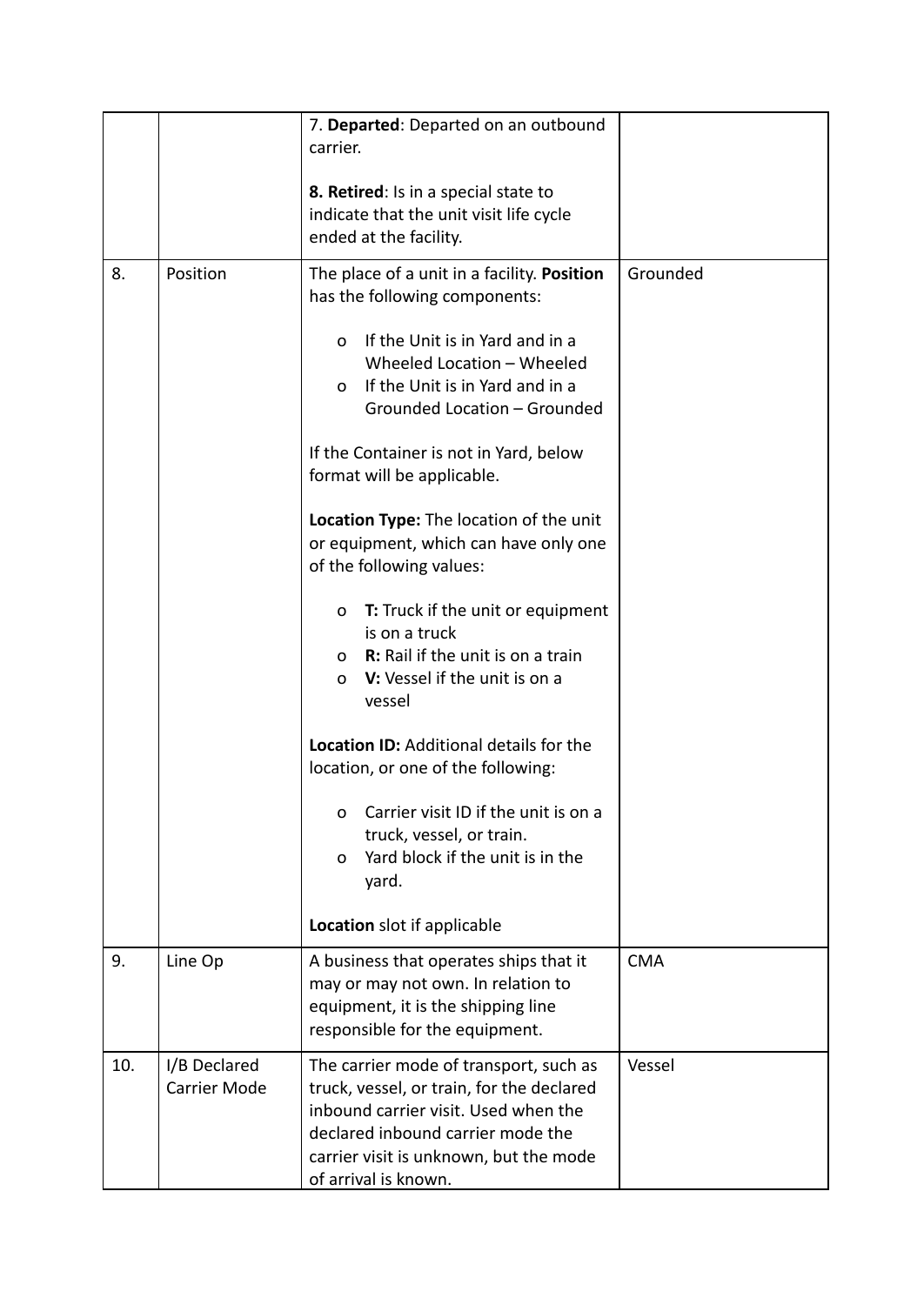<span id="page-11-0"></span>

| 11. | O/B Actual<br>Mode             | Outbound carrier mode of transport,<br>such as truck, vessel, or train, for the<br>actual inbound carrier visit                                                  | <b>Truck</b>                              |
|-----|--------------------------------|------------------------------------------------------------------------------------------------------------------------------------------------------------------|-------------------------------------------|
| 12. | POD                            | The routing point where a unit is<br>expected to be discharged from the<br>declared outbound carrier visit that<br>takes the unit away from the complex.         | SPQ                                       |
| 13. | <b>Storage Charges</b>         | Pending charges owed for the Unit in<br>consideration.                                                                                                           | 1200                                      |
| 14. | Impediments:Ro<br>ad           | A list of active holds and required<br>permissions for service business rules<br>that are associated with a gate event,<br>such as a delivery event, for a unit. | <b>CUSTOMS, BL LINE</b><br>HOLD, TMF-HOLD |
| 15. | <b>Hold Status</b>             | Displays whether the holds/permissions<br>associated with a unit.<br>On Hold - If there is an Active Hold that<br>prevents delivery.                             | On Hold                                   |
| 16. | <b>Appt Status</b>             | Whether the appointment is created,<br>cancelled, expired, used or null.                                                                                         | <b>EXPIRED</b>                            |
| 17. | <b>Appt Slot Start</b><br>Time | The start time of the first appointment<br>time slot during the day using military<br>time.                                                                      | 2021-05-20 00:00:00.0                     |
| 18. | Appt Slot End<br>Time          | The end time of the last appointment<br>time slot during the same day using<br>military time.                                                                    | 2021-05-20 00:29:00.0                     |
| 19. | Appointable<br><b>Status</b>   | Denotes if the Container is Ready/<br>Available for creation of Appointment.                                                                                     | <b>NO</b>                                 |
| 20. | LastFreeDay                    | The last day until when a container can<br>be stored at the terminal before it<br>starts to incur demurrage.                                                     | Fri Feb 26 00:00:00 PST<br>2021           |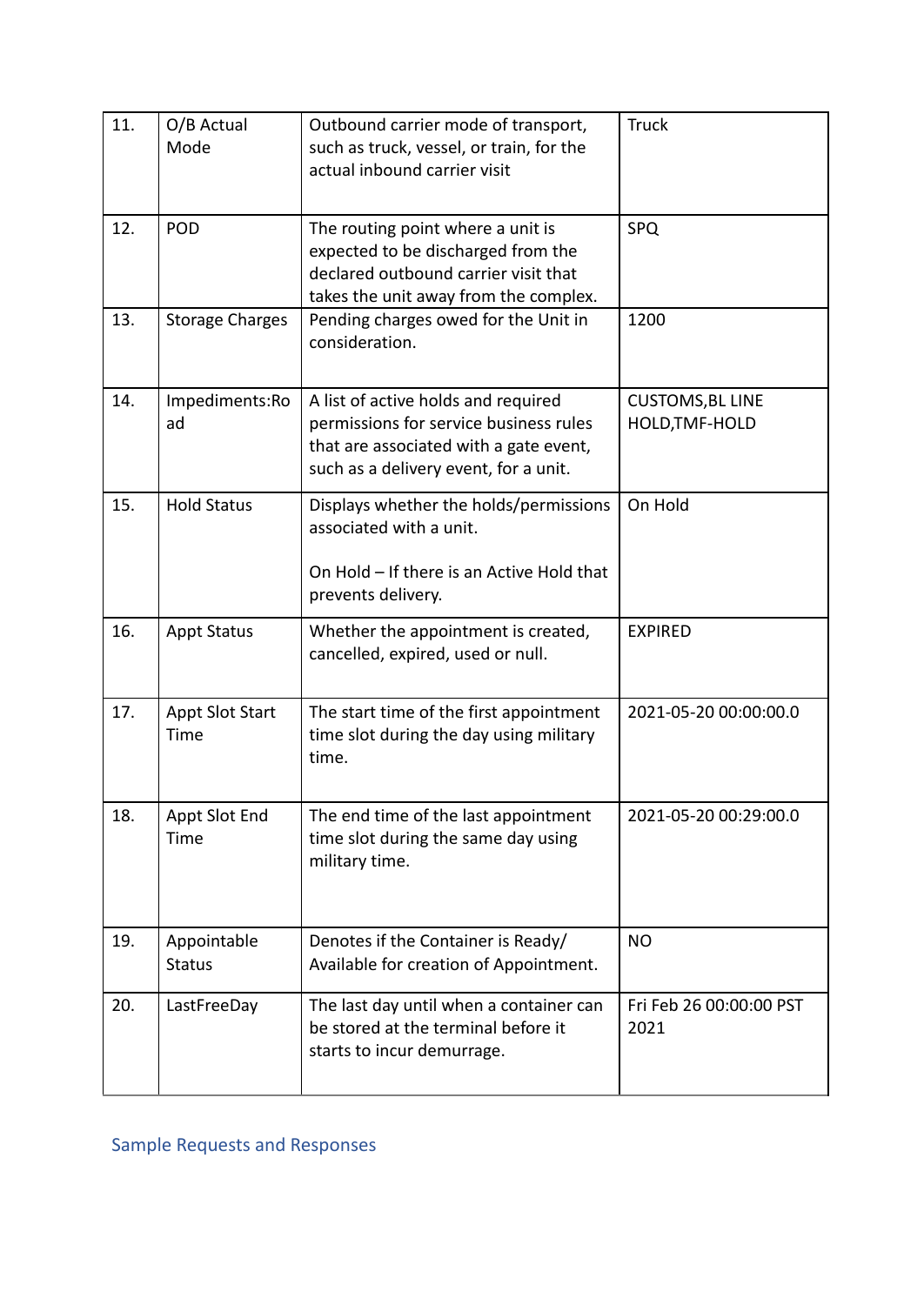Sample Request 1-

[http://honeuat.fenixmarineservices.com:10080/apex/api/codeextension?extensionname=FenixChec](http://honeuat.fenixmarineservices.com:10080/apex/api/codeextension?extensionname=FenixCheckCtrAvailability&operatorId=FMS&complexId=USSPQ&facilityId=FMS&yardId=FMS&PARM_filterName=UNIT_FINDER_QUERY&PARM_CTRNBR=TCNU1654280) [kCtrAvailability&operatorId=FMS&complexId=USSPQ&facilityId=FMS&yardId=FMS&PARM\\_filterNam](http://honeuat.fenixmarineservices.com:10080/apex/api/codeextension?extensionname=FenixCheckCtrAvailability&operatorId=FMS&complexId=USSPQ&facilityId=FMS&yardId=FMS&PARM_filterName=UNIT_FINDER_QUERY&PARM_CTRNBR=TCNU1654280) [e=UNIT\\_FINDER\\_QUERY&PARM\\_CTRNBR=TCNU1654280](http://honeuat.fenixmarineservices.com:10080/apex/api/codeextension?extensionname=FenixCheckCtrAvailability&operatorId=FMS&complexId=USSPQ&facilityId=FMS&yardId=FMS&PARM_filterName=UNIT_FINDER_QUERY&PARM_CTRNBR=TCNU1654280)

The following parameter "PARM\_CTRNBR" accepts comma separated container numbers.

Response:

Below Unit still has Active Holds in the system and hence is not available for delivery.

```
<?xml version="1.0" encoding="UTF-8"?>
<query-response>
  <data-table filter="UNIT_FINDER_QUERY" count="1">
    <columns>
      <column>Last Move</column>
      <column>Unit Nbr</column>
      <column>Type ISO</column>
      <column>Frght Kind</column>
      <column>Category</column>
      <column>V-State</column>
      <column>T-State</column>
      <column>Position</column>
      <column>Line Op</column>
      <column>I/B Dclrd Mode</column>
      <column>O/B Actual Mode</column>
      <column>POD</column>
      <column>Storage Charges</column>
      <column>Impediments:Road</column>
      <column>Hold Status</column>
      <column>Appt status</column>
      <column>Appt Slot Start Date</column>
      <column>Appt Slot End Date</column>
      <column>Appointable Status</column>
      <column>LastFreeDay</column>
    </columns>
    <rows>
      <row primary-key="7408274">
        <field>21-May-03 0433</field>
        <field>TCNU1654280</field>
        <field>45G1</field>
        <field>FCL</field>
        <field>Import</field>
        <field>Active</field>
        <field>Yard</field>
        <field>Grounded</field>
        <field>CMA</field>
        <field>Vessel</field>
        <field>Vessel</field>
        <field>SPQ</field>
        <field>31330.0</field>
        <field>CUSTOMS,BL LINE HOLD,TMF-HOLD</field>
        <field>On Hold</field>
        <field>EXPIRED</field>
        <field>2021-05-20 00:00:00.0</field>
        <field>2021-05-20 00:29:00.0</field>
        <field>NO</field>
        <field>Fri Feb 26 00:00:00 PST 2021</field>
      \langle/row\rangle\langle/rows>
  </data-table>
</query-response>
```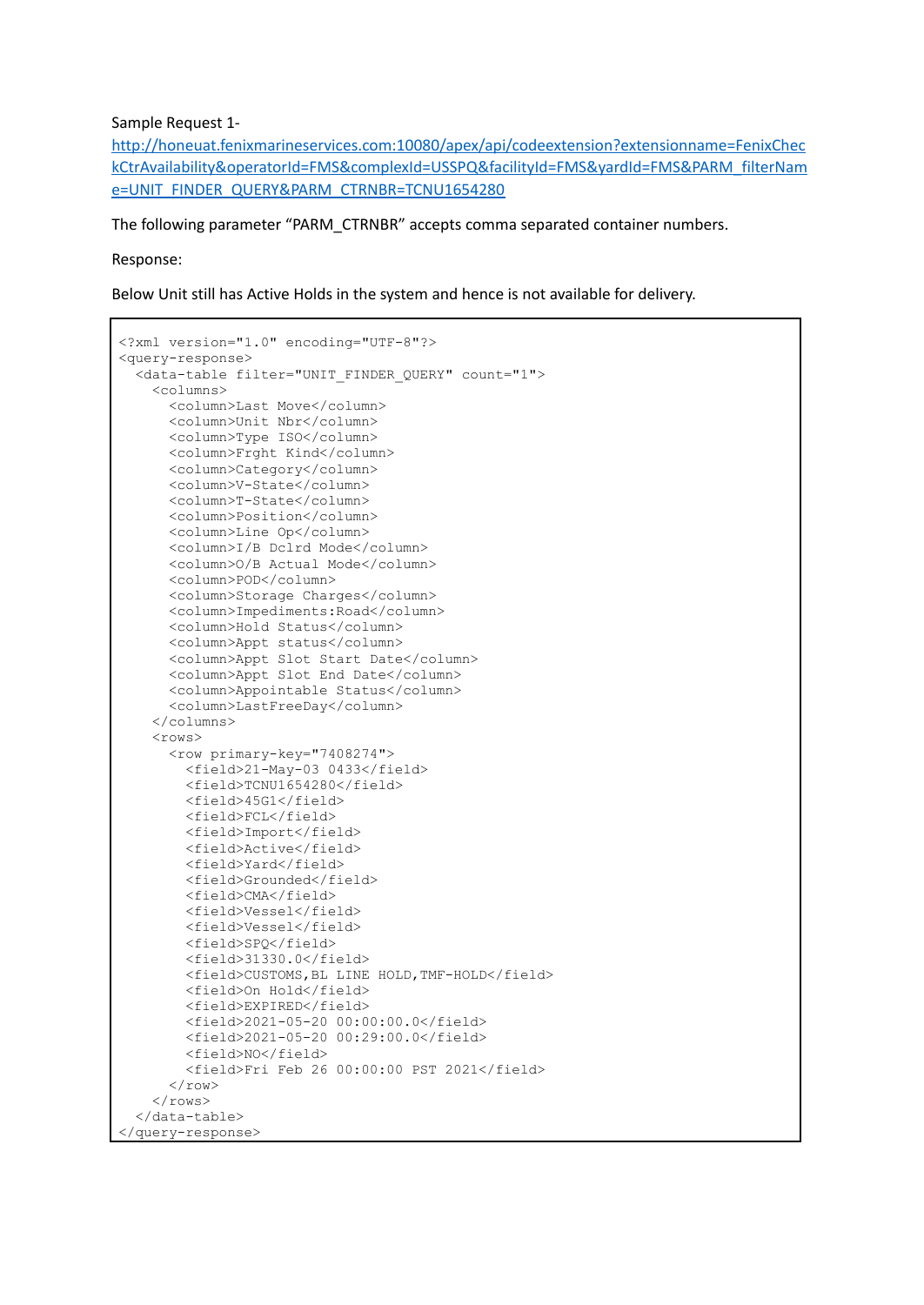#### Sample Request 2:

[http://honeuat.fenixmarineservices.com:10080/apex/api/codeextension?extensionname=FenixChec](http://honeuat.fenixmarineservices.com:10080/apex/api/codeextension?extensionname=FenixCheckCtrAvailability&operatorId=FMS&complexId=USSPQ&facilityId=FMS&yardId=FMS&PARM_filterName=UNIT_FINDER_QUERY&PARM_CTRNBR=CMAU0334363,TGHU0021612) [kCtrAvailability&operatorId=FMS&complexId=USSPQ&facilityId=FMS&yardId=FMS&PARM\\_filterNam](http://honeuat.fenixmarineservices.com:10080/apex/api/codeextension?extensionname=FenixCheckCtrAvailability&operatorId=FMS&complexId=USSPQ&facilityId=FMS&yardId=FMS&PARM_filterName=UNIT_FINDER_QUERY&PARM_CTRNBR=CMAU0334363,TGHU0021612) [e=UNIT\\_FINDER\\_QUERY&PARM\\_CTRNBR=CMAU0334363,TGHU0021612](http://honeuat.fenixmarineservices.com:10080/apex/api/codeextension?extensionname=FenixCheckCtrAvailability&operatorId=FMS&complexId=USSPQ&facilityId=FMS&yardId=FMS&PARM_filterName=UNIT_FINDER_QUERY&PARM_CTRNBR=CMAU0334363,TGHU0021612)

#### Response:

```
<?xml version="1.0" encoding="UTF-8"?>
<query-response>
  <data-table filter="UNIT_FINDER_QUERY" count="2">
    <columns>
      <column>Last Move</column>
      <column>Unit Nbr</column>
      <column>Type ISO</column>
      <column>Frght Kind</column>
      <column>Category</column>
     <column>V-State</column>
      <column>T-State</column>
      <column>Position</column>
      <column>Line Op</column>
      <column>I/B Dclrd Mode</column>
      <column>O/B Actual Mode</column>
      <column>POD</column>
      <column>Storage Charges</column>
      <column>Impediments:Road</column>
      <column>Hold Status</column>
      <column>Appt status</column>
      <column>Appt Slot Start Date</column>
      <column>Appt Slot End Date</column>
      <column>Appointable Status</column>
      <column>LastFreeDay</column>
    </columns>
    <rows>
      <row primary-key="7305050">
        <field>21-Apr-27 0708</field>
        <field>CMAU0334363</field>
        <field>22G1</field>
        <field>LCL</field>
        <field>Import</field>
        <field>Active</field>
        <field>Yard</field>
        <field>Grounded</field>
        <field>CMA</field>
        <field>Vessel</field>
        <field>Truck</field>
        <field>CH3</field>
        <field>26975.0</field>
        <field />
        <field />
        <field>EXPIRED</field>
        <field>2021-04-06 09:30:00.0</field>
        <field>2021-04-06 09:59:00.0</field>
        <field>NO</field>
        <field>Fri Mar 12 00:00:00 PST 2021</field>
      \langle/row\rangle<row primary-key="7302926">
        <field>21-Apr-23 0424</field>
        <field>TGHU0021612</field>
        <field>22G1</field>
        <field>FCL</field>
        <field>Import</field>
        <field>Active</field>
        <field>Yard</field>
        <field>Grounded</field>
        <field>CMA</field>
```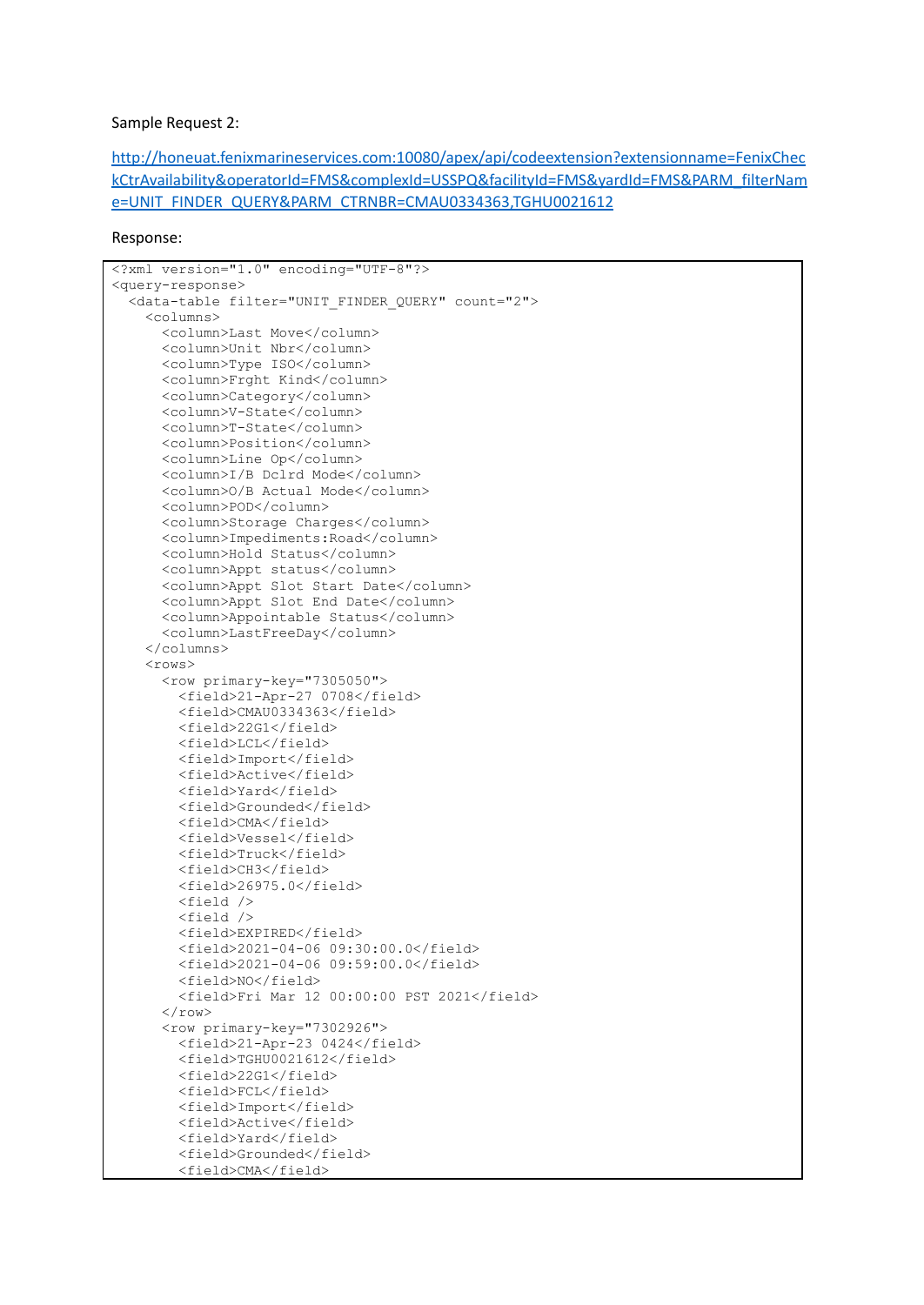```
<field>Vessel</field>
        <field>Truck</field>
        <field>SPQ</field>
        <field>10560.0</field>
        <field />
        <field />
        <field>EXPIRED</field>
        <field>2021-05-05 00:00:00.0</field>
        <field>2021-05-05 00:29:00.0</field>
        <field>NO</field>
        <field>Thu Apr 29 00:00:00 PDT 2021</field>
      \langle/row\rangle\langle/rows>
  </data-table>
</query-response>
```
# FMS Booking Inquiry Specification

### <span id="page-14-1"></span><span id="page-14-0"></span>Booking Inquiry API

Booking Inquiry is used to provide your customers with the status of their appointments. This api call will respond back with many parameters that are pertinent to your customer (view Response Parameters below).

### <span id="page-14-2"></span>Request to Fenix UAT

http://uat.fenixmarineservices.com:10080/apex/api/query?filtername=**BOOKING\_INQUIRY**&PARM\_ NBR=**TEST001**&operatorId=**FMS**&complexId=**USSPQ**&facilityId=**FMS**&yardId=**FMS**

| SI No | <b>Parameter Name</b> | <b>Description</b>                                                                                                                                                                                   | Value                  |
|-------|-----------------------|------------------------------------------------------------------------------------------------------------------------------------------------------------------------------------------------------|------------------------|
| 1.    | <b>Filter Name</b>    | N4, a set of criteria that you define to<br>limit the data that is displayed in a list<br>view. For example, in the Units view,<br>you can create a filter to display only<br>the import containers. | <b>BOOKING_INQUIRY</b> |
| 2.    | PARM NBR              | <b>Booking ID</b>                                                                                                                                                                                    | <b>TEST001</b>         |
| 3.    | OperatorId            | A single client who uses the system at<br>the highest level of the organizational<br>hierarchy.                                                                                                      | <b>FMS</b>             |
| 4.    | ComplexId             | Two or more facilities that function as<br>one business unit. They share<br>reference data, containers, bookings,<br>and other business information. An<br>operator can have multiple complexes.     | <b>USSPQ</b>           |
| 5.    | FacilityId            | A terminal, including its yards. A<br>complex can have multiple facilities.                                                                                                                          | <b>FMS</b>             |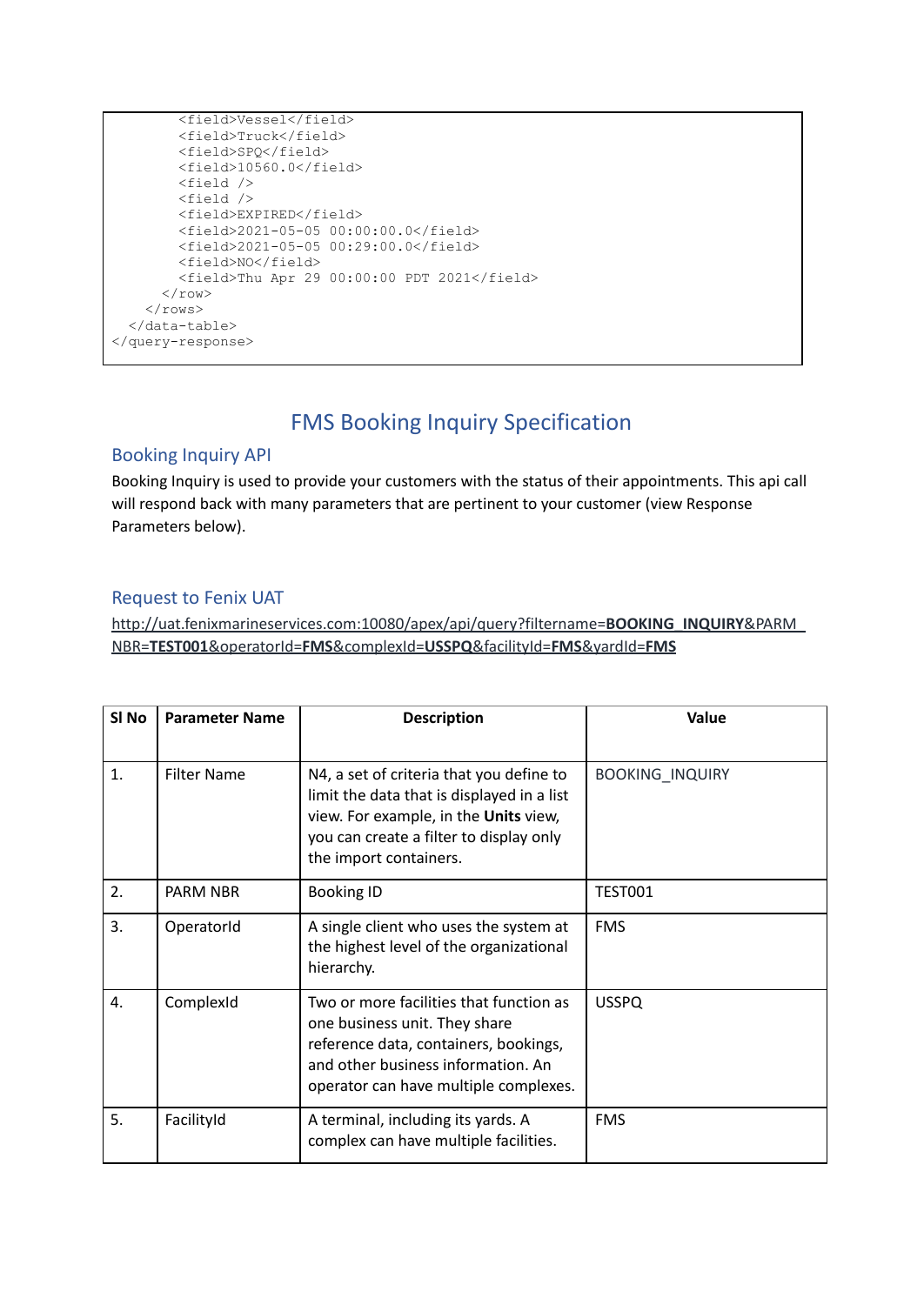| YardId | <sup>1</sup> A discrete area in a facility. A facility | <b>FMS</b> |
|--------|--------------------------------------------------------|------------|
|        | ' can have multiple yards.                             |            |

# RESPONSE Parameters:

| SI <sub>No</sub> | <b>Parameter Name</b>    | <b>Description</b>                                                                                           | <b>Sample</b>  |
|------------------|--------------------------|--------------------------------------------------------------------------------------------------------------|----------------|
| 1.               | <b>Booking</b><br>Number | Booking number is a shipping<br>reservation number for your cargo used<br>by your cargo carrier or its agent | <b>TEST001</b> |
| 2.               | Booking Line Op          | Shipping company that supplied the<br>booking number                                                         | <b>OCL</b>     |
| 3.               | Booking Ves.<br>Visit    | Outbound Vessel booking number is<br>associated with                                                         | AKAR22         |
| 4.               | <b>Booking POL</b>       | The origin port of loading onto the<br>declared outbound carrier                                             | SPQ            |
| 5.               | Booking POD-1            | The routing point where a unit is<br>expected to be discharged from the<br>declared outbound carrier         | <b>HKG</b>     |
| 6.               | <b>ISO</b>               | A code that was established by the<br>International Standards Organization<br>(ISO) to describe equipment.   | 42G1           |
| 7.               | Quantity                 | Total number of containers allowed for<br>the Booking                                                        | 5              |
| 8.               | Tally Out                | Number of container(s) in the<br>community for the booking that have<br>NOT returned to terminal             | $\mathbf 0$    |
| 9.               | Tally In                 | Number of container(s) that have been<br>received into the terminal against the<br>booking                   | $\mathbf{0}$   |